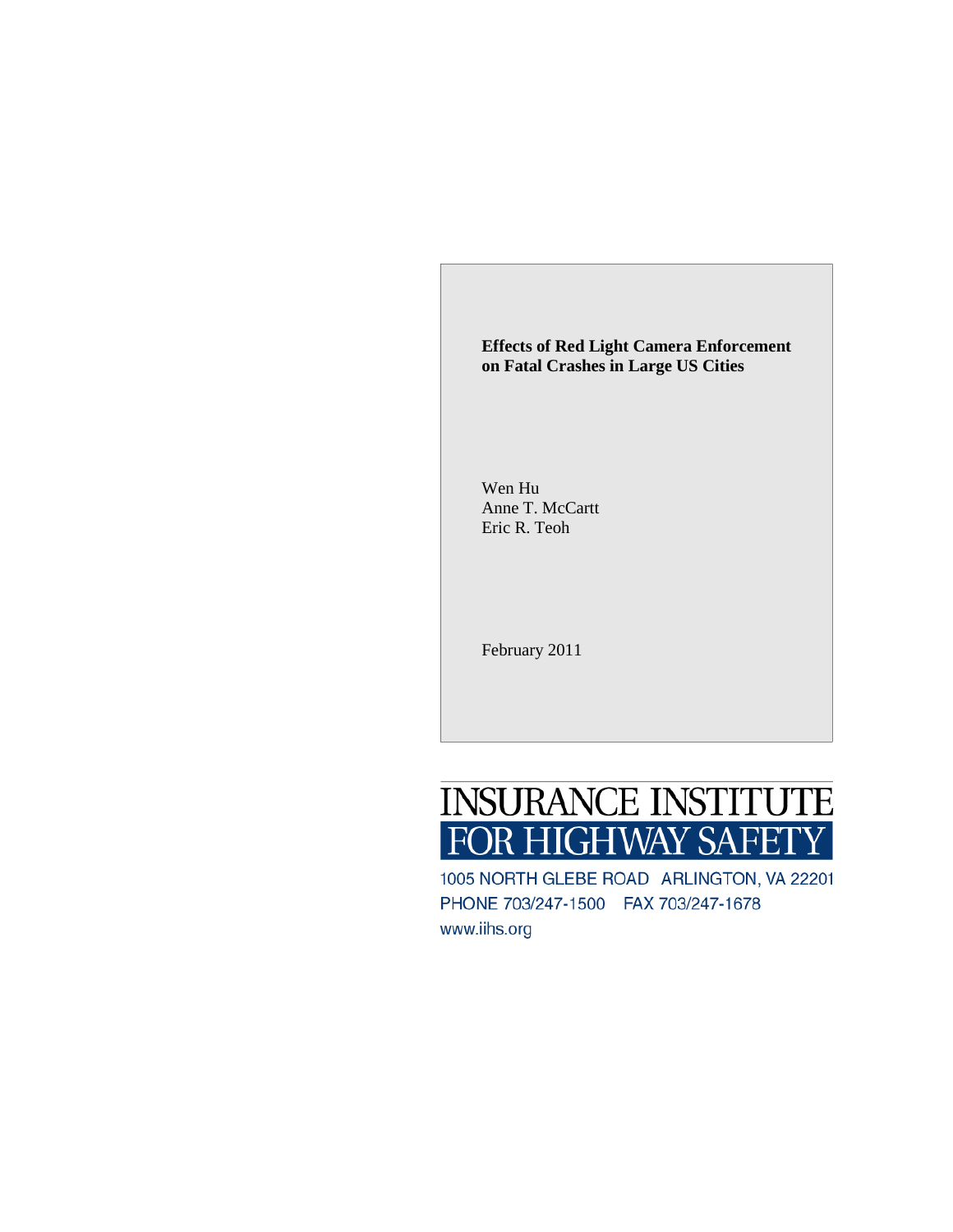#### **Abstract**

**Objective**: To estimate the effects of red light camera enforcement on per capita fatal crash rates at intersections with signal lights.

**Methods**: From the 99 large US cities with more than 200,000 residents in 2008, 14 cities were identified with red light camera enforcement programs during 2004-08 but not during 1992-96, and 48 cities were identified without camera programs during either period. Analyses compared the citywide per capita rate of fatal red light running crashes and the citywide per capita rate of all fatal crashes at signalized intersections during the two study periods, and rate changes then were compared for cities with and without cameras programs. Poisson regression was used to model crash rates as a function of red light camera enforcement, land area, and population density.

**Results**: The average annual rate of fatal red light running crashes declined for both study groups, but the decline was larger for cities with red light camera enforcement programs than for cities without camera programs (35 vs. 14 percent). The average annual rate of all fatal crashes at signalized intersections decreased by 14 percent for cities with camera programs and increased slightly (2 percent) for cities without cameras. After controlling for population density and land area, the rate of fatal red light running crashes during 2004-08 for cities with camera programs was an estimated 24 percent lower than what would have been expected without cameras. The rate of all fatal crashes at signalized intersections during 2004-08 for cities with camera programs was an estimated 17 percent lower than what would have been expected without cameras.

**Conclusions**: Red light camera enforcement programs reduce the citywide rate of fatal red light running crashes and, to a lesser but still significant extent, the rate of all fatal crashes at signalized intersections. Cities wishing to reduce fatal crashes at signalized intersections should consider red light camera enforcement.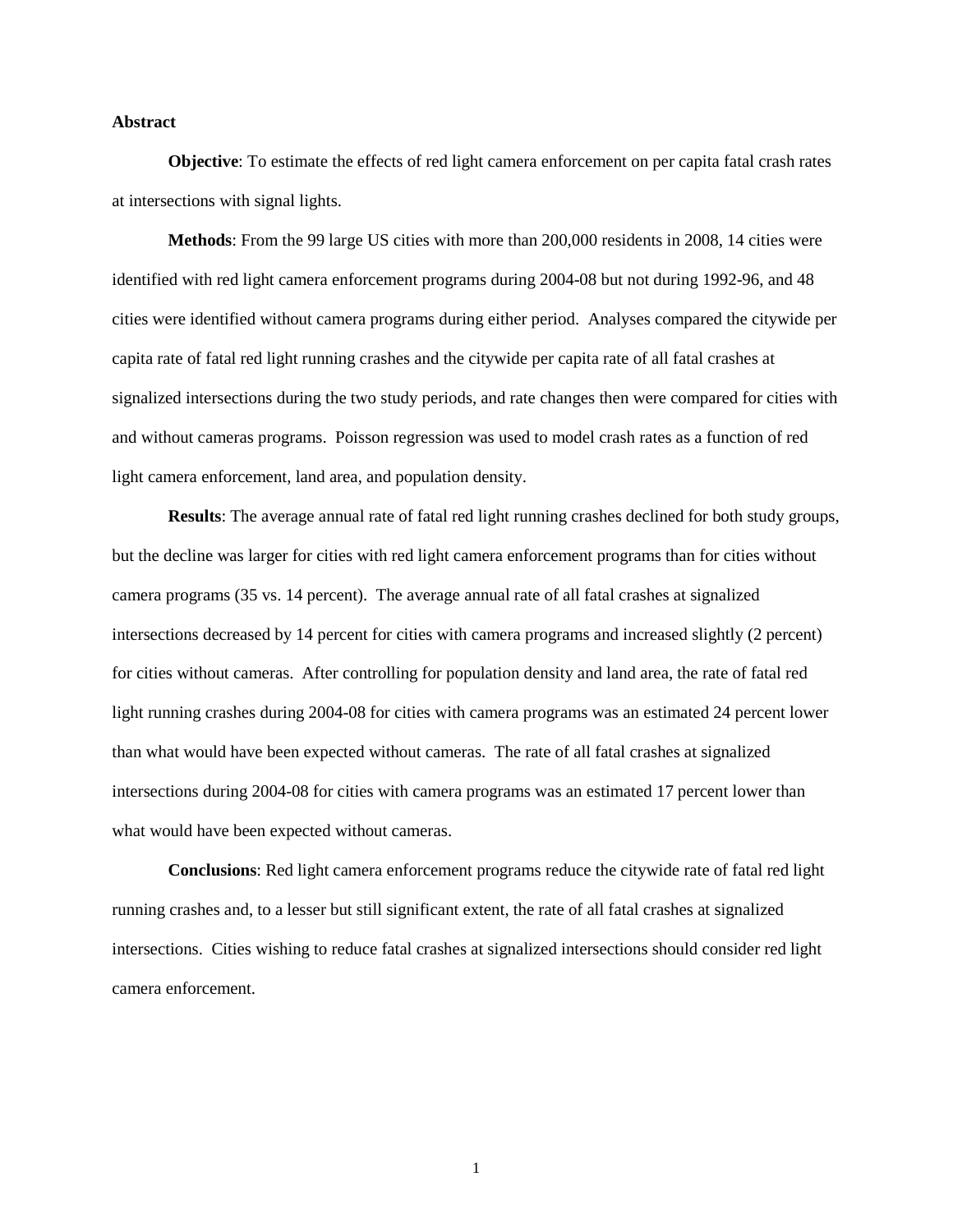#### **1. Introduction**

More than 2.2 million police-reported motor vehicle crashes in the United States in 2009 occurred at intersections or were intersection related, accounting for about 41 percent of all police-reported crashes. These crashes resulted in 81,112 serious nonfatal injuries and 7,358 deaths. About one-third of the deaths occurred at intersections with signal lights (Insurance Institute for Highway Safety, 2010a).

Running a red light is a common traffic violation. A study of traffic at 19 intersections in 4 states reported an average of 3.2 red light running events per hour per intersection (Hill and Lindly, 2003). In a national telephone survey conducted in 2010, 93 percent of drivers said it is unacceptable to go through a red light if it is possible to stop safely, but one-third reported doing so in the past 30 days (AAA Foundation for Traffic Safety, 2010).

The safety consequences of running red lights are considerable. A study of urban crashes reported that running red lights and other traffic controls was the most common type of crash (22 percent). Injuries occurred in 39 percent of crashes in which motorists ran traffic controls (Retting et al., 1995). In 2009, 676 people were killed and 113,000 were injured in crashes in which police were able to establish that drivers ran red lights. Sixty-four percent of these deaths were people other than the red light runners, including passengers in the red light running vehicles, occupants of the other vehicles, pedestrians, and bicyclists. Compared with the drivers involved in these crashes who did not violate the signal, red light runners were more likely to be male, to be younger than 30, and to have prior crashes, alcohol-impaired driving convictions, or citations for speeding or other moving violations. Violators also were much more likely to have been speeding or alcohol impaired at the time of the crash, and less likely to have had a valid driver's license (Insurance Institute for Highway Safety, 2010b).

A high likelihood of apprehension helps convince motorists to comply with traffic laws, but many enforcement agencies have insufficient personnel to mount effective enforcement programs using traditional police patrols. Red light cameras can supplement traditional methods of enforcement at intersections, especially at times of the day and on roads where traditional enforcement can be difficult or hazardous. Studies have reported reductions in red light violations of 40-96 percent after the introduction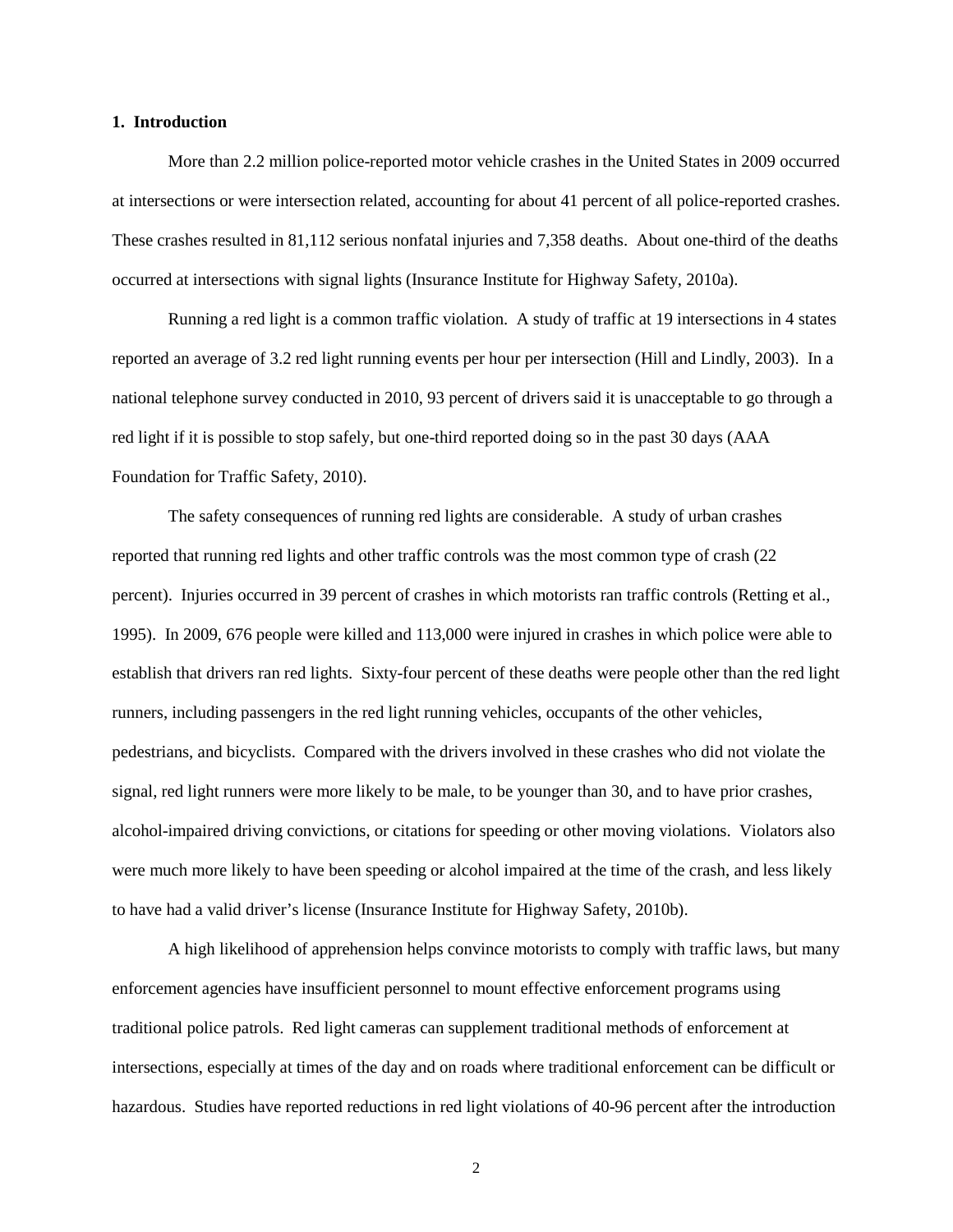of red light cameras (Retting et al., 1999a, 1999b; Retting et al., 2008), and reductions occurred not only at camera-equipped sites but also at signalized intersections without cameras. A study of the impact of red light camera enforcement on crashes in Oxnard, California, one of the first US communities to employ such cameras, reported significant citywide reductions in crashes at intersections with traffic signals, with injury crashes reduced by 29 percent (Retting and Kyrychenko, 2002). Right-angle collisions, the crash type most closely associated with red light running, at these intersections declined by 32 percent, and right-angle crashes involving injuries fell by 68 percent.

Some studies have reported that even though red light cameras reduce front-into-side collisions and overall injury crashes, they can increase rear-end crashes. A study evaluating red light camera programs in 7 communities reported a 25 percent reduction in right-angle crashes, whereas rear-end crashes increased by 15 percent. Because the types of crashes prevented by red light cameras tend to be more severe and more costly than the additional rear-end crashes that can occur, the study estimated a positive social benefit of more than \$18.5 million in the 7 communities (Council et al., 2005). Not all studies have reported increases in rear-end crashes. A review of 10 controlled before-after studies of red light camera effectiveness that adjusted for regression to the mean, spillover effects, or both, reported an estimated 13-29 percent reduction in all types of injury crashes, a 24 percent reduction in right-angle injury crashes, and a nonsignificant 18 percent reduction in rear-end injury crashes (Aeron-Thomas and Hess, 2005).

Red light cameras have proven to be controversial in some US communities, but the number of communities that implemented camera programs during 1992-2010 has increased dramatically, from no communities in 1992 to 25 communities in 2000 and 501 communities in 2010 (Figure 1).

Numerous studies have examined the effects of red light camera enforcement on all crashes or crashes involving injury, but few if any studies have examined the effects on fatal crashes. The present study evaluated the effect of camera enforcement on per capita fatal crash rates for large US cities. Changes in per capita rates of fatal red light running crashes were compared for cities with and without camera programs. Because prior research reported citywide effects of red light cameras on all crashes at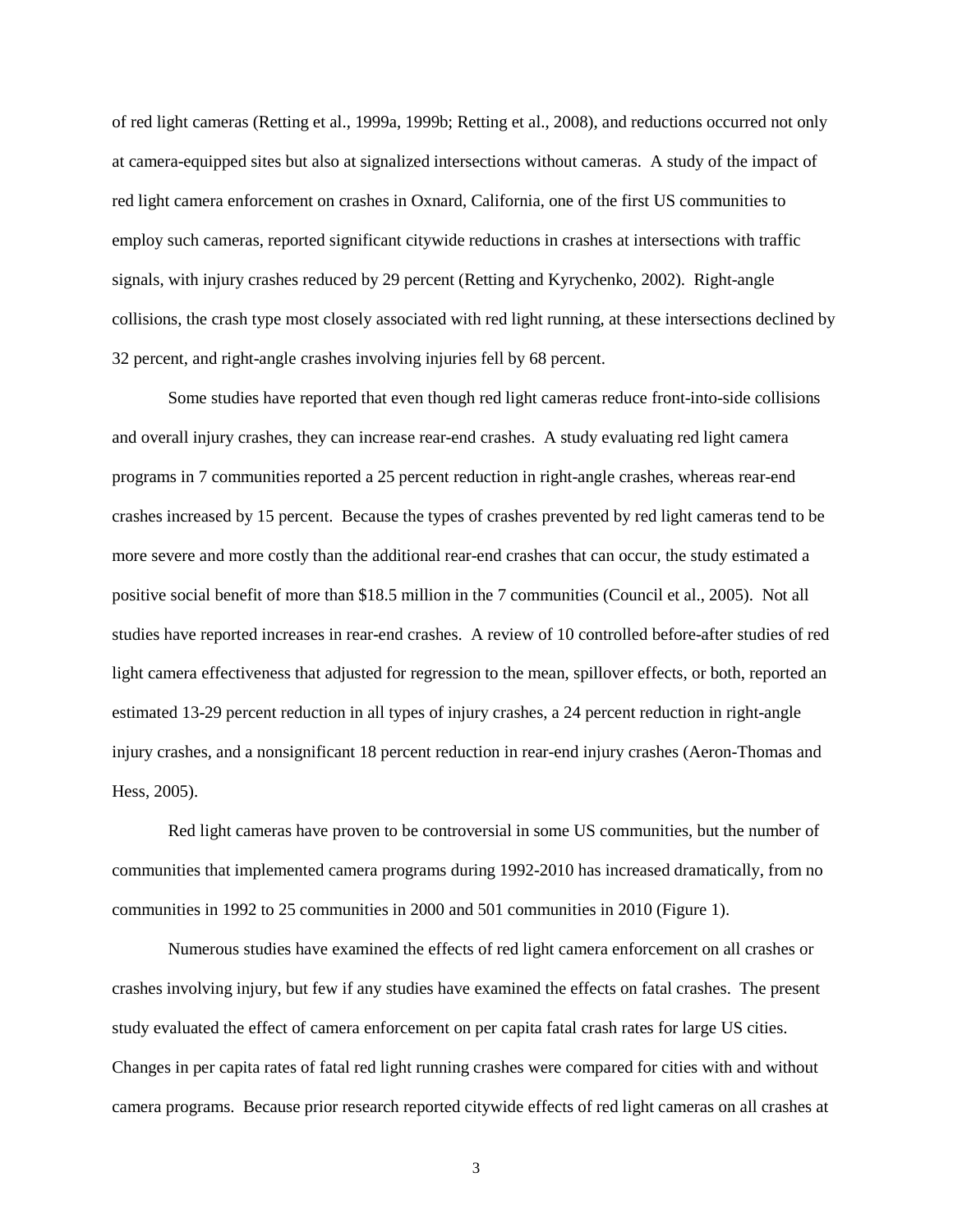signalized intersections, the present study also examined changes in the rates of all fatal crashes at signalized intersections in these cities.

#### **2. Method**

Large US cities were defined in this study as those with more than 200,000 residents; there were 99 such cities in 2008 (US Census Bureau, 2009). Information on red light camera programs in these 99 cities was obtained from news reports and calls to city police departments or public works departments. For cities with camera enforcement, program start and end dates were obtained. Other historical information was sought but was not available for all cities, including the number of cameras and number of signalized intersections over time.

Calendar years 2004-08, the latest 5 years for which fatal crash data were available, represented the "after" study period. Calendar years 1992-96 represented the "before" study period; very few US communities had camera programs during this time (Figure 1). The 14 cities with camera programs during 2004-08 but not during 1992-96 comprised the camera group. The 48 cities without camera programs during either time period comprised the comparison group. Of the remaining cities, 4 cities implemented camera programs prior to 1997, and 33 cities had camera programs for some but not all of the 2004-08 period. These 37 cities were excluded from analyses.

Data on fatal crashes at intersections with signal lights were extracted for 1992-96 and 2004-08 from the Fatality Analysis Reporting System (FARS), which contains detailed information on all fatal motor vehicle crashes occurring on US public roads (National Highway Traffic Safety Administration, 1992-96, 2004-08). Fatal red light running crashes were defined as the subset of these crashes that involved a driver traveling straight who was assigned the driver level contributing factor of "failure to obey traffic control devices." This definition was developed jointly by the Insurance Institute for Highway Safety and Federal Highway Administration so that consistent estimates of red light running crash losses would be produced (Retting, 2006).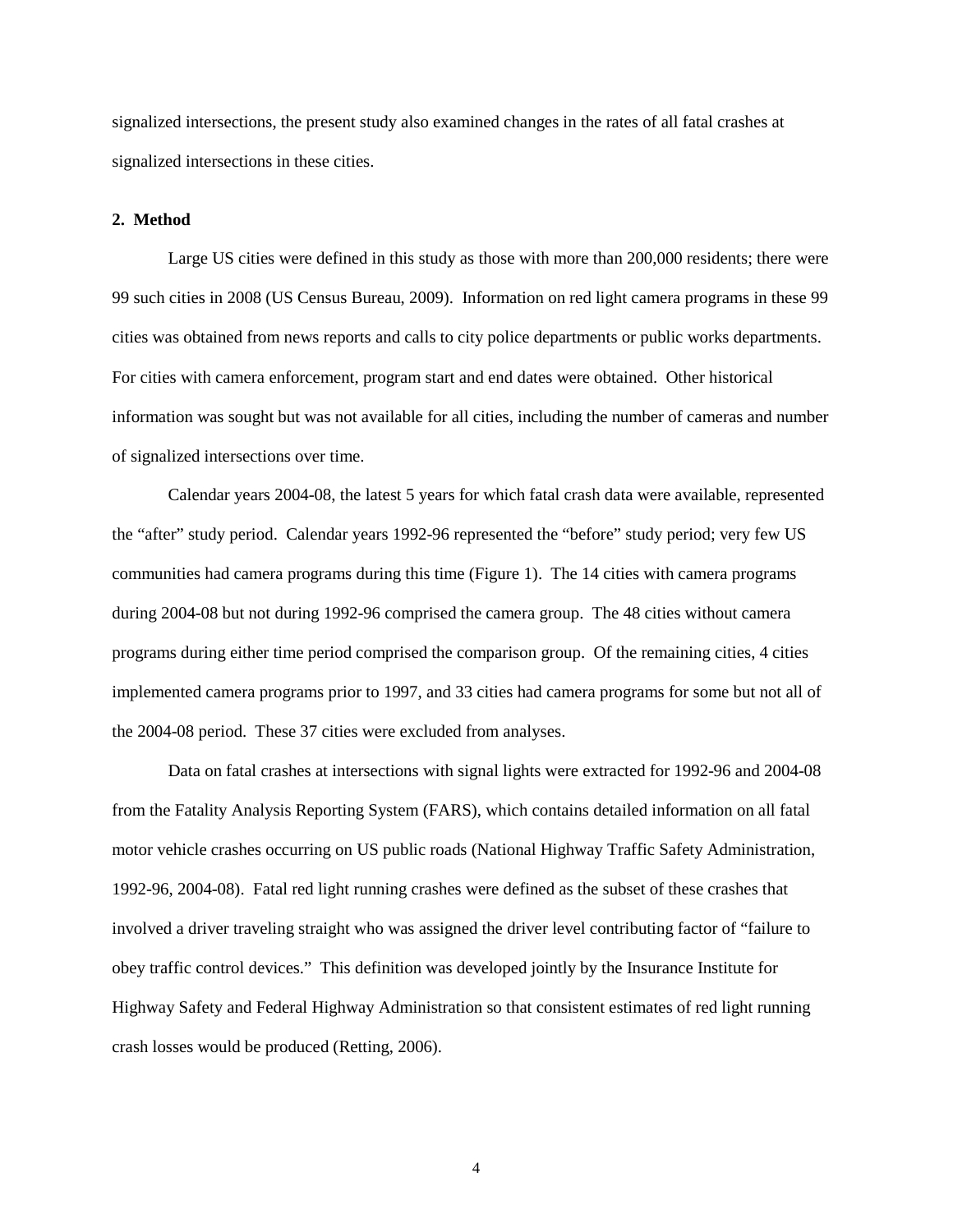Annual population estimates were obtained for each city from the US Census Bureau (1997, 2009). For each city in each study period and for each crash measure, the average annual per capita fatal crash rate (crashes per million population) was calculated by summing fatal crashes across the 5-year period and then dividing by the sum of the annual population counts. This resulted in two observations (one each for the before and after periods) per city for the rate of fatal red light running crashes and for the rate of all fatal crashes at signalized intersections. To study the citywide effect of camera enforcement on fatal crash rates, the per capita crash rates were computed for each study group for the 2004-08 period, aggregating crashes and population across the cities in each group, and these rates were compared with those for the 1992-96 period.

Using the city-specific data, Poisson regression models were used to more rigorously examine the relationship of camera enforcement and other variables with fatal crash rates. The Poisson models accounted for the covariance structure due to repeated measures because each independent unit of analysis (city) had two observations (before and after periods). Separate models were developed for the rate of fatal red light running crashes and the rate of all fatal crashes at signalized intersections. Independent variables in the model were population density (in thousands of people per square mile for each study period), land area (in square miles for each study period), study period (after vs. before), and city group (cities with camera programs during the after period vs. cities without cameras). Land area was included because large area changes potentially could confound the relationship between camera enforcement and fatal crash rates. Census information on cities' land areas is available only from the decennial reports (US Census Bureau, 1990, 2000). Therefore, the 1990 land area data were used for the before period and the 2000 data were used for the after period. The population density during the before period was calculated as the average annual population during 1992-96 divided by the 1990 land area, and the population density during the after period was calculated as the average annual population during 2004-08 divided by the 2000 land area. An interaction variable for study period and city group tested whether crash trends were different for cities with and without camera programs. The difference in modeled crash trend between cities with camera program and those without was taken as the primary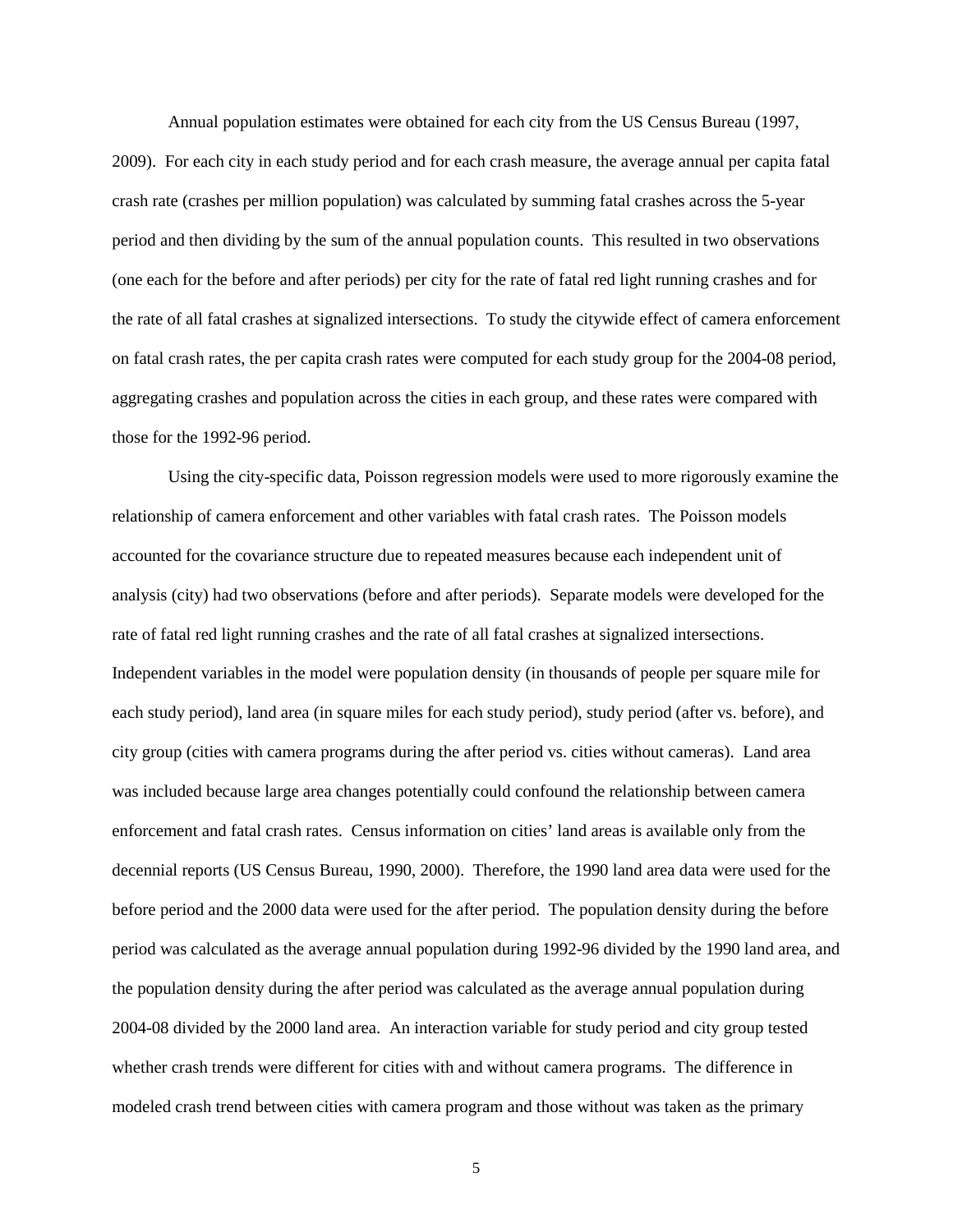measure of effectiveness. It was interpreted as the change in fatal crash rate for cities with camera programs beyond what would have been expected absent the programs. Variables with p-values less than 0.05 were taken as statistically significant.

#### **3. Results**

The 62 large US cities studied accounted for 10 percent of the US population, 14 percent of all fatal red light running crashes, and 15 percent of all fatal crashes at signalized intersections in 2008.

Figures 2 and 3 show the percentage changes in average annual per capita fatal crash rates for cities with and without red light camera enforcement programs, respectively. Detailed population and crash data for each city are listed in Appendix A. All but two of the 14 cities with camera programs experienced reductions in the rate of fatal red light running crashes, and all but three experienced reductions in the rate of all fatal crashes at signalized intersections (Figure 2). Among the cities with camera programs that experienced reductions in both fatal crash rates, all but one city had percentage reductions for fatal red light running crashes that were larger than those for all fatal crashes at signalized intersections. Among the 48 cities without camera programs, the pattern of changes in crash rates was much more variable. About half of the cities experienced reductions in the rate of fatal red light running crashes, and about half experienced increases. More than one-third of the cities experienced reductions in the rate of all fatal crashes at signalized intersections (Figure 3).

Table 1 lists combined results for the camera and comparison groups. The average annual rate of fatal red light running crashes declined for both study groups, but the decline was larger for cities with camera programs than for cities without cameras (35 vs. 14 percent). The average annual rate of all fatal crashes at signalized intersections decreased by 14 percent for cities with camera programs and increased slightly (2 percent) for cities without cameras. For cities with camera programs, the percentage decline in the annual average rate of fatal red light running crashes was much higher than the decline in the rate of all fatal crashes at signalized intersections (35 vs. 14 percent).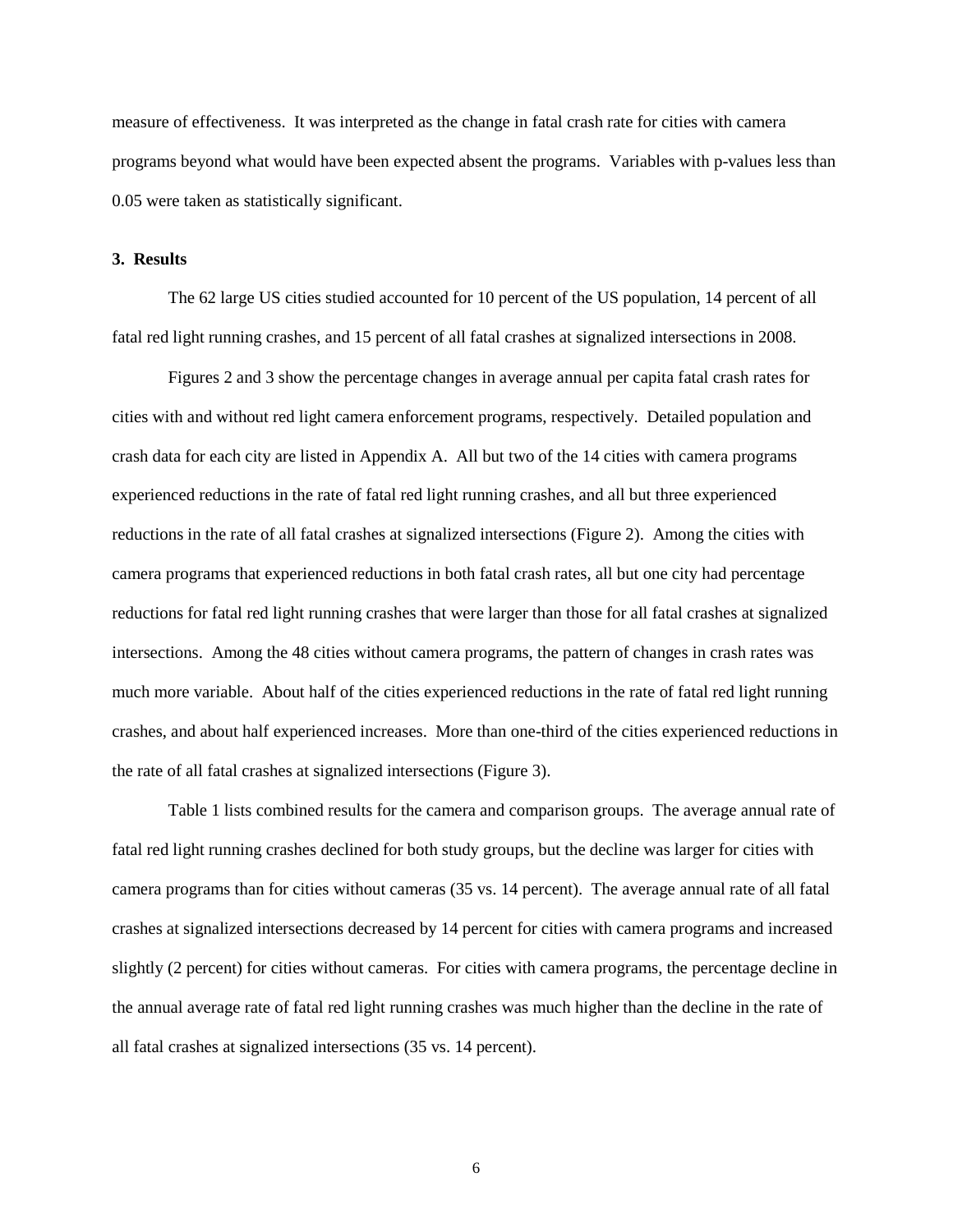Table 2 lists results of the Poisson regression model that estimated the effects of red light camera enforcement and other predictors on the per capita rate of fatal red light running crashes. No significant effect was associated with land area. After accounting for the effects of other predictors, an increase in population density (in thousands of people per square mile) reduced the rate of fatal red light running crashes by an estimated 4 percent ( $[\exp(-0.0371)-1]\times100$ ), a marginally significant difference. After accounting for the interaction of study period and city group, the fatal crash rate during the before period was an estimated 65 percent higher ( $[exp(0.4998)-1] \times 100$ ) for cities that later implemented camera programs compared with cities that did not. The rate of fatal red light running crashes between 1992-96 and 2004-08 was reduced by an estimated 16 percent ( $[\exp(-0.1709)-1]\times100$ ) for cities without camera programs and by an estimated 36 percent ( $[\exp(-0.1709 - 0.2809) - 1] \times 100$ ) for cities with cameras. The estimated effect of camera enforcement on the rate of fatal red light running crashes was obtained by interpreting the interaction term for study period and camera use directly. Based on this parameter, the rate of fatal red light running crashes during 2004-08 for cities with cameras programs was 24 percent lower ( $[\exp(-0.2809)-1]\times100$ ) than what would have been expected without cameras.

Table 3 lists results of the Poisson regression model that estimated the effects of red light camera enforcement and other predictors on the per capita rate of all fatal crashes at signalized intersections. After accounting for the effects of other predictors, neither land area nor population density was significantly associated with the crash rate. After accounting for the interaction of study period and city group, the per capita rate of all fatal crashes at signalized intersections during the before period was an estimated 32 percent higher ( $[\exp(0.2812)-1] \times 100$ ) for cities that later implemented camera programs compared with cities that did not. The rate of all fatal crashes at signalized intersections between 1992-96 and 2004-08 changed only minimally for cities without camera programs and was reduced by an estimated 16 percent for cities with cameras ( $[\exp(0.0112-0.1822)-1]\times100$ ). Based on the interaction term for study period and camera use, the actual per capita rate of all fatal crashes at signalized intersections during 2004-08 for cities with camera programs was 17 percent lower ([exp(-0.1822)-  $1 \times 100$ ) than what would have been expected without cameras.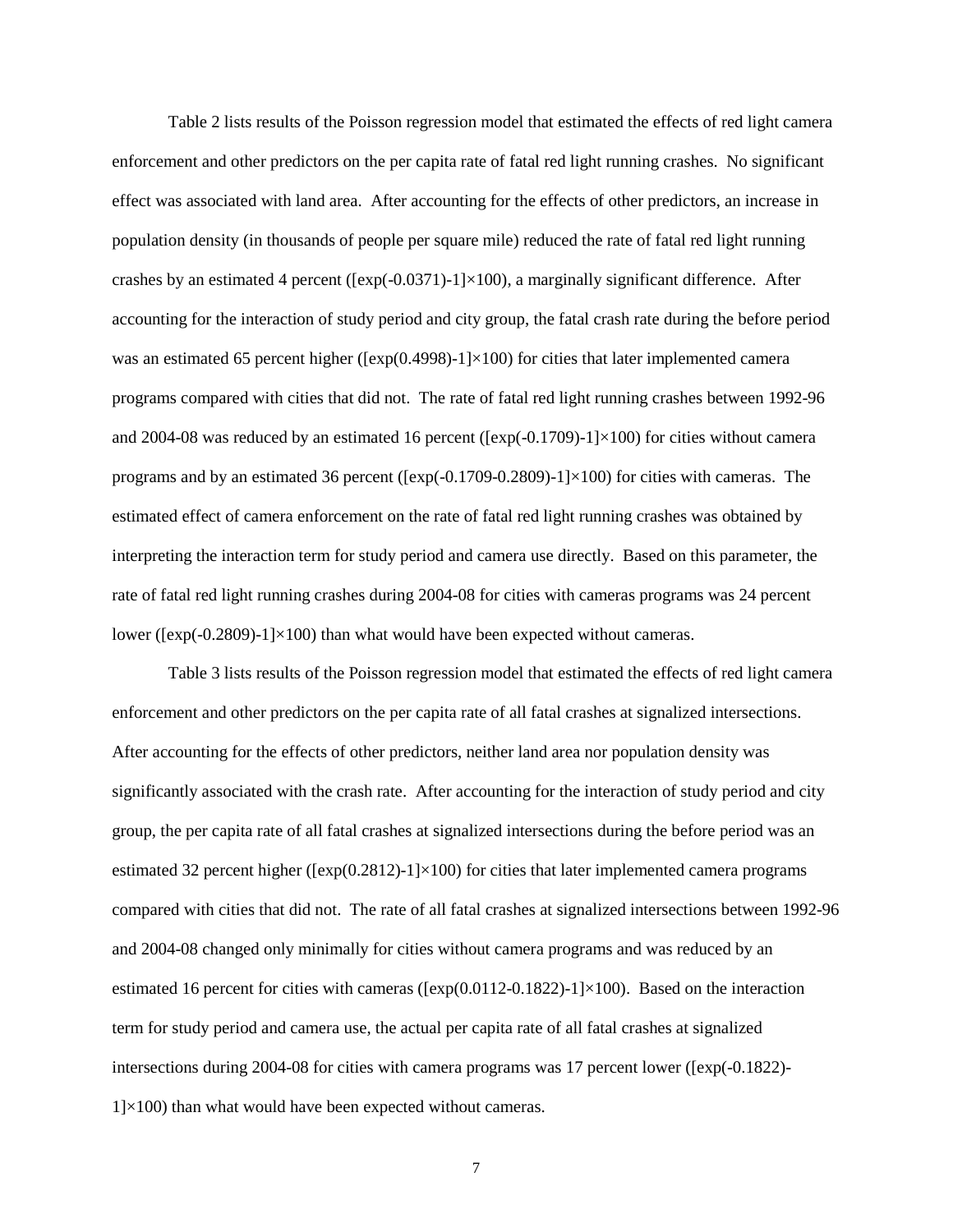Land areas for 19 of the 62 study cities (4 camera cities and 15 comparison cities) increased by more than 10 percent between 1990 and 2000. Additional Poisson regression models were conducted that excluded these cities, and results changed little.

## **4. Discussion**

Red light running is a frequent traffic violation, and the safety consequences have been established. Enforcing red light laws is important, but many communities do not have the resources for police to patrol intersections as often as would be needed to ticket most motorists who run red lights. Traditional police enforcement also poses special difficulties for police, who in most cases must follow a violating vehicle through a red light to stop it. This can endanger motorists and pedestrians as well as officers.

Before-after studies in communities that have implemented red light camera enforcement programs have reported reductions in red light running, not only at camera-equipped intersections but also at other signalized intersections without cameras (Retting et al., 1999a, 1999b), as well as citywide crash reductions at signalized intersections (Retting and Kyrychenko, 2002). The current study extends this research by examining the effects of camera enforcement on fatal crashes in large US cities. Based on Poisson regression models, camera programs were associated with statistically significant citywide reductions of 24 percent in the rate of fatal red light running crashes and 17 percent in the rate of all fatal crashes at signalized intersections, when compared with rates that would have been expected without cameras. The larger effect of camera enforcement on the rate of fatal red light running crashes would be expected because these are the crashes targeted by cameras. The significant reduction in the rate of all types of fatal crashes at signalized intersections indicates that cameras have a generalized effect on driver behavior at intersections that extends beyond running red lights.

Other factors also were found to influence fatal crash rates. Higher population densities were associated with lower fatal crash rates. A possible explanation is that denser populations generally lead to lower travel speeds and thus fewer fatal crashes (Cerrelli, 1997). Rates of fatal crashes during the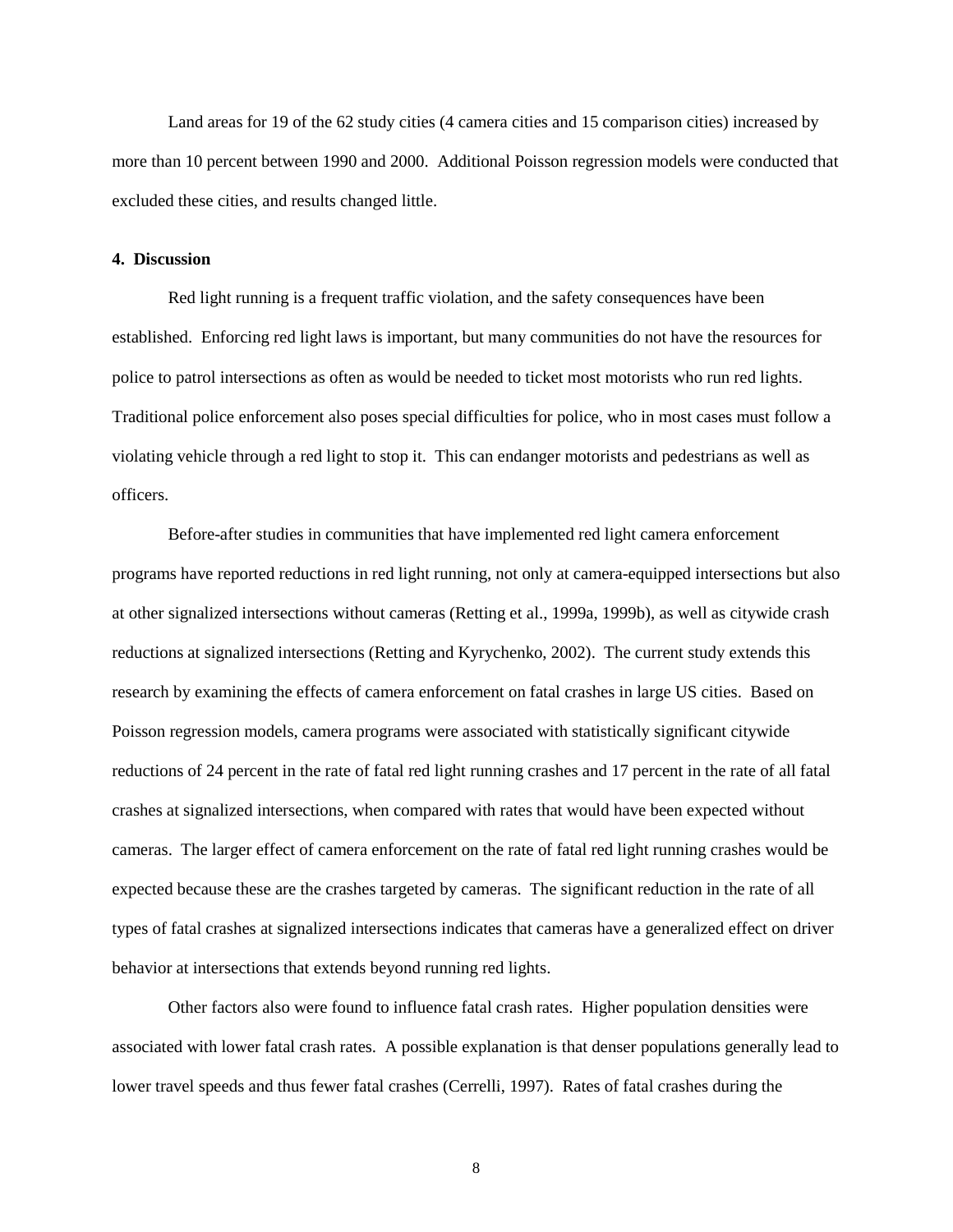baseline period were higher for cities that subsequently implemented red light camera programs than for cities that did not implement camera programs. It is to be expected that cities with larger red light running problems should have been more likely to implement camera enforcement programs.

Several limitations of the study are worth noting. The definition of red light running crashes excluded some crashes such as those involving a driver making an illegal turn on red. Other factors not considered may have influenced fatal crash rates for the camera cities but could not be examined due to limitations in the data. Attempts were made to obtain historical information on the number of red light cameras in the study cities, but information on the scope of red light programs could not be obtained for many of the cities. Historical information also was sought on the number of signalized intersections but was unavailable in many cities.

Red light cameras are not the only countermeasure for reducing crashes at signalized intersections. Converting traditional intersections to roundabouts eliminates the need for traffic signals as well as cameras. It has been reported that conversion of traditional intersections to roundabouts reduces fatal crashes by 81-90 percent, injury crashes by 25-87 percent, and overall crashes by 37-61 percent (Federal Highway Administration, 2000; Persaud et al., 2001; Schoon and van Minnen, 1994; Troutbeck, 1993). However, it is not feasible to replace every traffic light with a roundabout, and not every intersection is appropriate for a roundabout. Better enforcement of traffic signals using cameras is a solution that can be implemented quickly on a large scale.

In tallying the costs and benefits of camera enforcement, communities should factor in the considerable social and economic benefits of successfully reducing crashes. Besides foregone medical costs, vehicle repair bills, travel delays, and lost income, citizens in communities with camera enforcement experience direct savings in terms of reduced police time to investigate and report crashes, lessened need for emergency response service, and lower roadway cleanup costs.

National surveys of drivers and surveys conducted in cities with and without red light camera programs have found that a large majority support camera enforcement (Garber et al., 2005; National Highway Traffic Safety Administration, 2004; Retting and Williams, 2000). Despite the widespread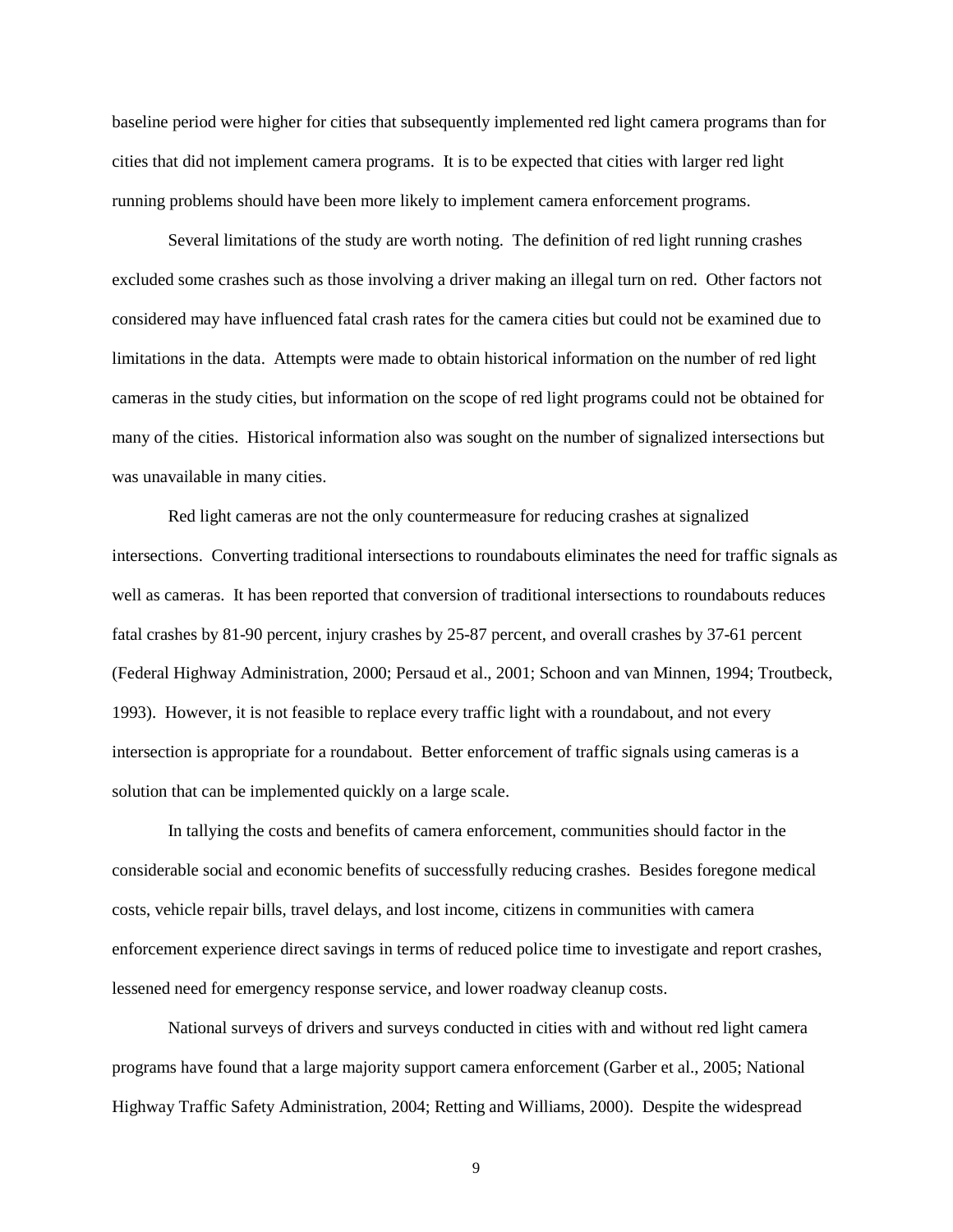support and the safety benefits of red light camera enforcement, cameras remain controversial in some communities where opponents raise concerns about "big brother" government tactics and claim that violators are victims of revenue-generating government schemes. In the current study, the cities that implemented red light camera programs had higher baseline crash rates, suggesting that government officials were motivated by safety concerns. Although automated traffic enforcement is not a panacea, the current study adds to the large body of evidence that red light cameras can prevent the most serious crashes. This evidence should be considered by communities seeking to reduce crashes at intersections.

## **Acknowledgements**

The authors appreciate the assistance of Nathan Oesch in obtaining information about the study cities and red light camera programs and the contributions of Ivan Cheung in developing the study approach. This work was supported by the Insurance Institute for Highway Safety.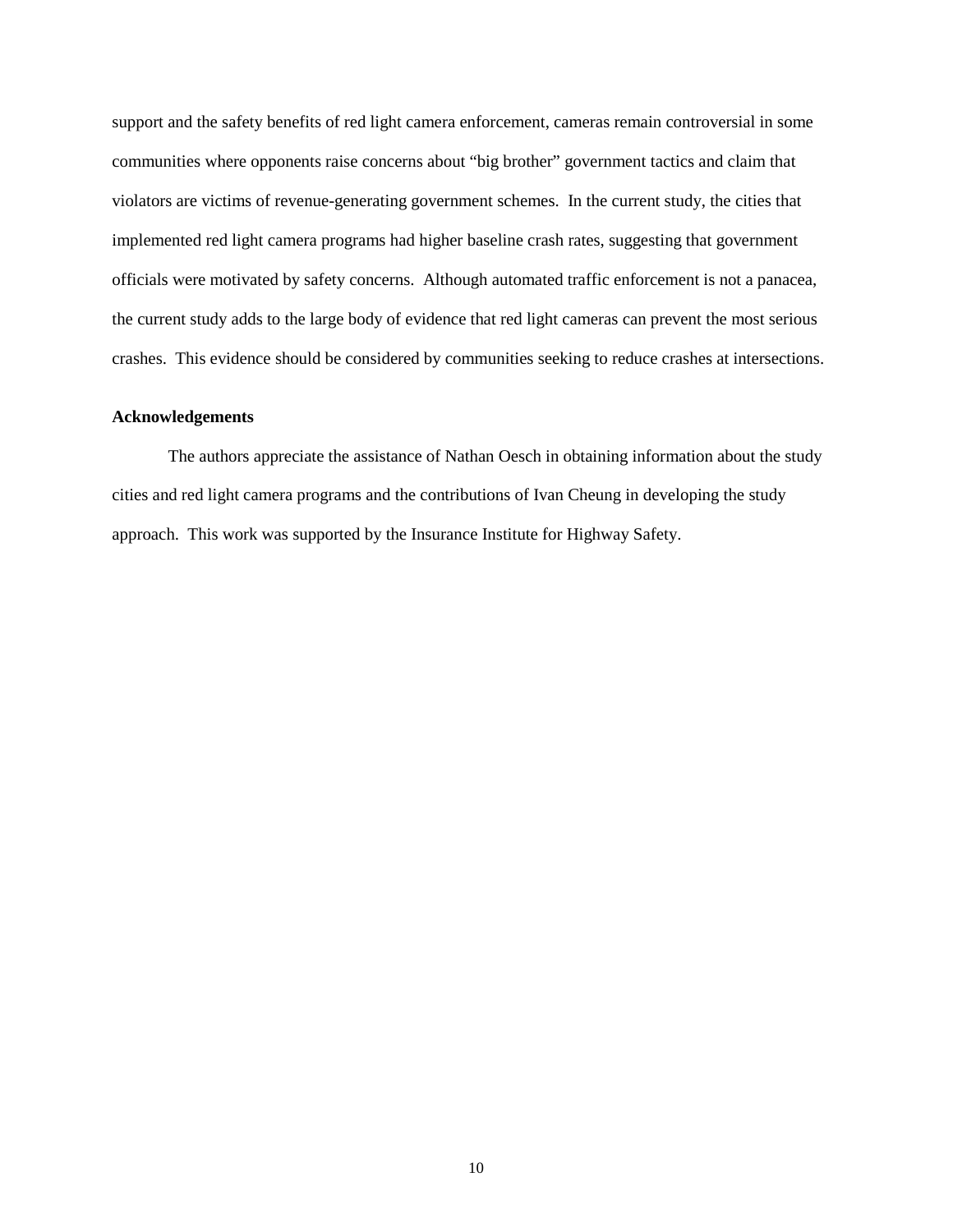# **References**

AAA Foundation for Traffic Safety. (2010). *Traffic Safety Culture Index*. Washington, DC: AAA Foundation for Traffic Safety.

Aeron-Thomas, A. S. & Hess, S. (2005). *Red-Light Cameras for the Prevention if Road Traffic Crashes*. Cochrane Database of Systematic Reviews 2005, Issue 2, Art. no. CD003862. Oxfordshire, England: The Cochrane Collaboration.

Cerrelli, E. C. (1997). *Fatal Crash Involvements – What are the Odds?* Research Note. Washington, DC: National Highway Traffic Safety Administration.

Council, F., Persaud, B., Eccles, K., Lyon, C., & Griffith, M. (2005). *Safety Evaluation of Red-Light Cameras: Executive Summary*. Report no. FHWA HRT-05-049. Washington, DC: Federal Highway Administration.

Federal Highway Administration. (2000). *Roundabouts: An Informational Guide*. Report no. RD-00-067. Washington, DC: US Department of Transportation.

Garber, N. J., Miller, J. S., Eslambolchi, S., Khandelwal, R., Mattingly, K. M., Sprinkle, K. M.; & Waceldorf, P. L. (2005). *An Evaluation of Red Light Camera (Photo-Red) Enforcement Programs in Virginia: A Report in Response to a Request by Virginia's Secretary of Transportation*. Charlottesville, VA: Virginia Transportation Research Council.

Hill, S. E. & Lindly, J. K. (2003). *Red Light Running Prediction and Analysis*. UTCA Report no. 02112. Tuscaloosa, AL: University Transportation Center for Alabama.

Insurance Institute for Highway Safety. (2010a). [Unpublished analysis of 2009 data from the Fatality Analysis Report System and National Automotive Sampling System/General Estimates System]. Arlington, VA.

Insurance Institute for Highway Safety. (2010b). [Unpublished analysis of 2009 data from the Fatality Analysis Report System]. Arlington, VA.

National Highway Traffic Safety Administration. (1992-96, 2004-08). *Fatality Analysis Reporting System (FARS)*. Washington, DC: US Department of Transportation.

National Highway Traffic Safety Administration. (2004). *National Survey of Speeding and Unsafe Driving Attitudes and Behavior: 2002; Volume II: Findings*. Report no. DOT HS-809-730. Washington, DC: US Department of Transportation.

Persaud, B. N., Retting, R. A., Garder, P. E., & Lord, D. (2001). Safety Effects of Roundabout Conversions in the United States: Empirical Bayes Observational Before-After Study. *Transportation Research Record*, 1751, 1-8. Washington, DC: Transportation Research Board.

Retting, R. A. (2006). Establishing a uniform definition of red-light running crashes. *ITE Journal*,76, 20- 22.

Retting, R. A., Ferguson, S. A., & Farmer, C. M. (2008). Reducing red light running through longer yellow signal timing and red light camera enforcement: results of a field investigation. *Accident Analysis and Prevention*, 40, 327-333.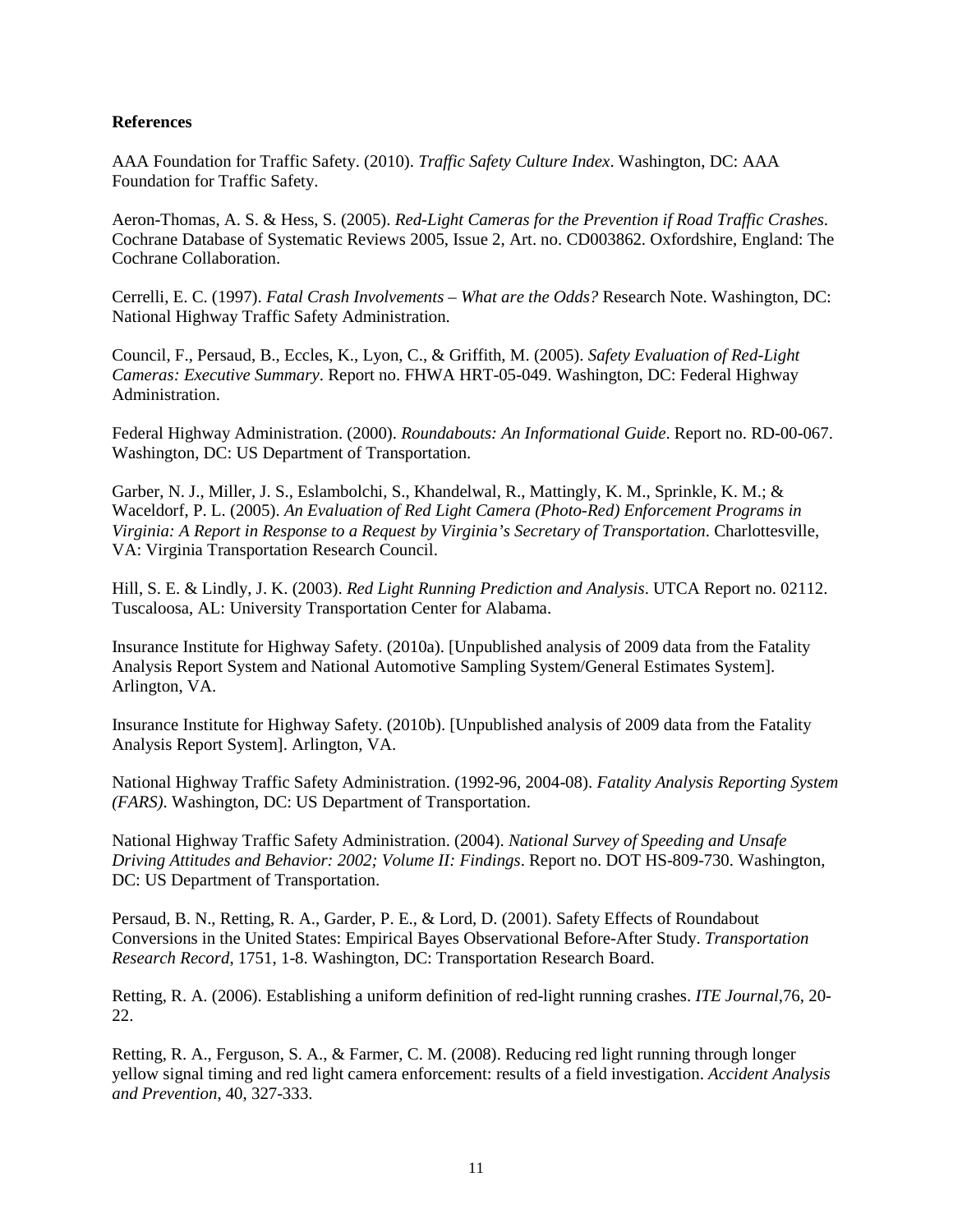Retting, R. A. & Kyrychenko, S. Y. (2002). Reductions in injury crashes associated with red light camera enforcement in Oxnard, California. *American Journal of Public Health*, 92, 1822-1825.

Retting, R.A. and Williams, A.F. (2000). Red light cameras and the perceived risk of being ticketed. *Traffic Engineering and Control*, 41, 224-225, 227.

Retting, R. A., Williams, A. F., Farmer, C. M., & Feldman, A. F. (1999a). Evaluation of red light camera enforcement in Fairfax, Va., USA. *ITE Journal*, 69, 30-34.

Retting, R. A., Williams, A. F., Farmer, C. M., & Feldman, A. F. (1999b). Evaluation of red light camera enforcement in Oxnard, California. *Accident Analysis and Prevention*, 31, 169-174.

Retting, R. A., Williams, A. F., Preusser, D. F., & Weinstein, H. B. (1995). Classifying urban crashes for countermeasure development. *Accident Analysis and Prevention*, 27, 283-294.

Schoon, C., & van Minnen, J. (1994). The safety of roundabouts in the Netherlands. *Traffic Engineering and Control*, 33, 142-148.

Troutbeck, R. J. (1993). Capacity and design of traffic circles in Australia. *Transportation Research Record*, 1398, 68-74. Washington, DC: Transportation Research Board.

US Census Bureau. (1997). *1990-96 Cities and Places Population Estimates*. Washington, DC: US Department of Commerce.

US Census Bureau. (1990). *1990 Census of Population and Housing*. Washington, DC: US Department of Commerce.

US Census Bureau. (2000). *2000 Census of Population and Housing*. Washington, DC: US Department of Commerce.

US Census Bureau. (2009). *Annual Estimates of the Resident Population for Incorporated Places over 100,000, Ranked by July 1, 2009 Population: April 1, 2000 to July 1, 2009*. Washington, DC: US Department of Commerce.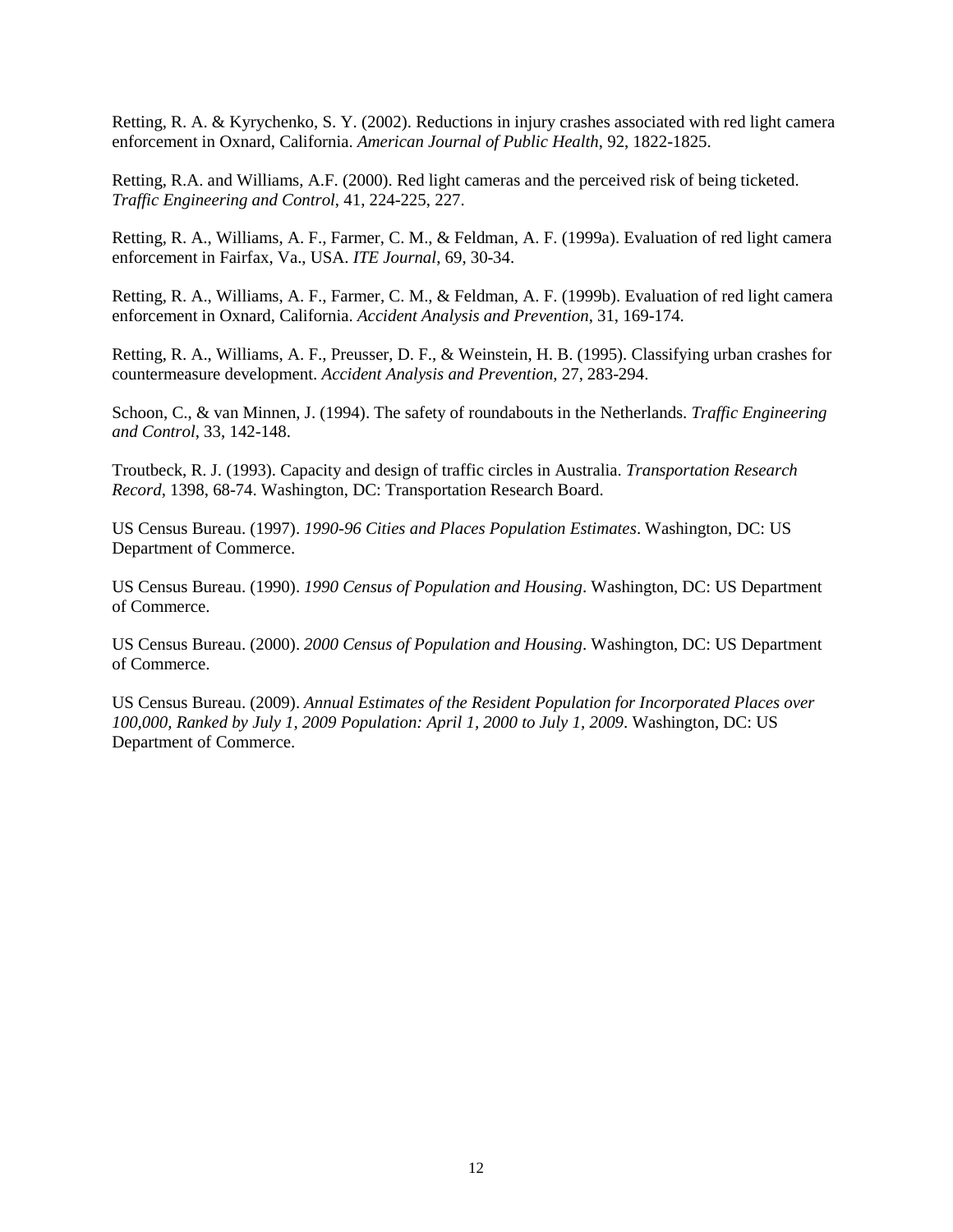### **Table 1**

|                                                                                                |         | 14 cities with  |         |         | 48 cities without |         |  |  |
|------------------------------------------------------------------------------------------------|---------|-----------------|---------|---------|-------------------|---------|--|--|
|                                                                                                |         | camera programs |         |         | camera programs   |         |  |  |
|                                                                                                |         |                 | Percent |         |                   | Percent |  |  |
|                                                                                                | 1992-96 | 2004-08         | change  | 1992-96 | 2004-08           | change  |  |  |
| Average annual population (million)                                                            | 9.02    | 10.08           | 11.7    | 17.07   | 19.08             | 11.7    |  |  |
| Number of fatal red light running crashes                                                      | 323     | 235             | $-27.2$ | 409     | 391               | $-4.4$  |  |  |
| Number of all fatal crashes at signalized<br>intersections                                     | 739     | 707             | $-4.3$  | 1112    | 1266              | 13.8    |  |  |
| Average annual rate of fatal red light running<br>crashes per million population               | 7.16    | 4.66            | $-34.9$ | 4.79    | 4.10              | $-14.4$ |  |  |
| Average annual rate of all fatal crashes at<br>signalized intersections per million population | 16.38   | 14.02           | $-14.4$ | 13.02   | 13.27             | 1.9     |  |  |

Average annual per capita rates of fatal red light running crashes and all fatal crashes at signalized intersections for cities with and without red light camera enforcement programs, 1992-96 and 2004-08

# **Table 2**

Poisson model of the effects of red light camera enforcement on average annual per capita rate of fatal red light running crashes

| Parameter                                                         | Estimate  | Standard error | p value  |
|-------------------------------------------------------------------|-----------|----------------|----------|
| Intercept                                                         | 1.7050    | 0.1547         | < 0.0001 |
| Land area in square miles                                         | 0.0001    | 0.0003         | 0.6391   |
| Population density (thousands of persons per square mile)         | $-0.0371$ | 0.0191         | 0.0527   |
| After period (2004-08) vs. before period (1992-96)                | $-0.1709$ | 0.0678         | 0.0117   |
| Cities that implemented red light cameras vs. cities that did not | 0.4998    | 0.1436         | 0.0005   |
| Interaction of study period and city group                        | $-0.2809$ | 0.1079         | 0.0092   |

## **Table 3**

Poisson model of the effects of red light camera enforcement on average annual per capita rates of all fatal crashes at signalized intersections

| Parameter                                                         | Estimate  | Standard error | p value  |
|-------------------------------------------------------------------|-----------|----------------|----------|
| Intercept                                                         | 2.5994    | 0.1314         | < 0.0001 |
| Land area in square miles                                         | 0.0002    | 0.0002         | 0.3805   |
| Population density (thousands of persons per square mile)         | $-0.0187$ | 0.0160         | 0.2428   |
| After period (2004-08) vs. before period (1992-96)                | 0.0112    | 0.0564         | 0.8426   |
| Cities that implemented red light cameras vs. cities that did not | 0.2812    | 0.1284         | 0.0285   |
| Interaction of study period and city group                        | $-0.1822$ | 0.0914         | 0.0462   |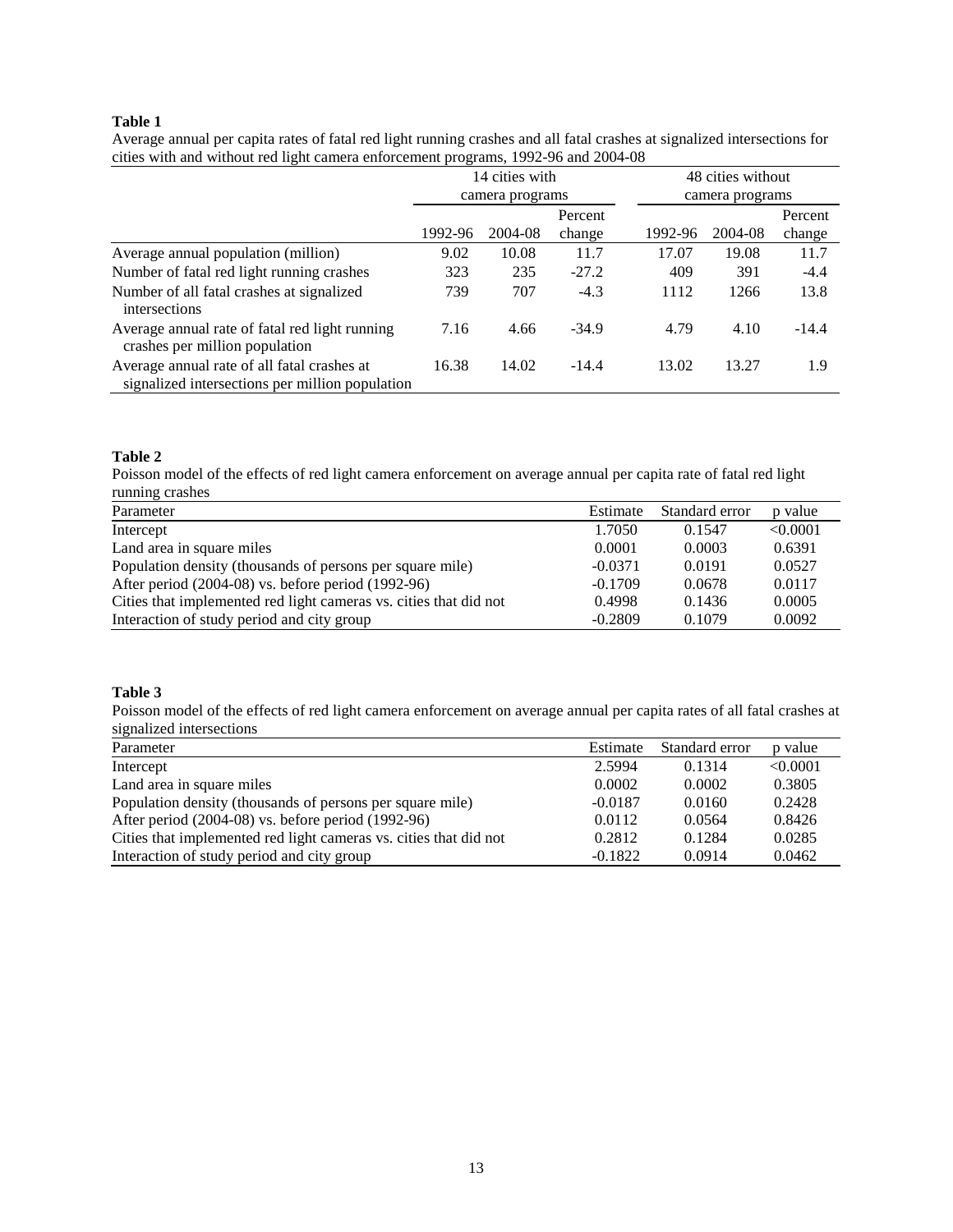

**Fig. 1.** US communities with red light camera enforcement programs, 1992-2010



**Fig. 2.** Percent change in average annual per capita fatal crash rates for 14 large US cities with red light camera enforcement programs, 2004-08 vs. 1992-96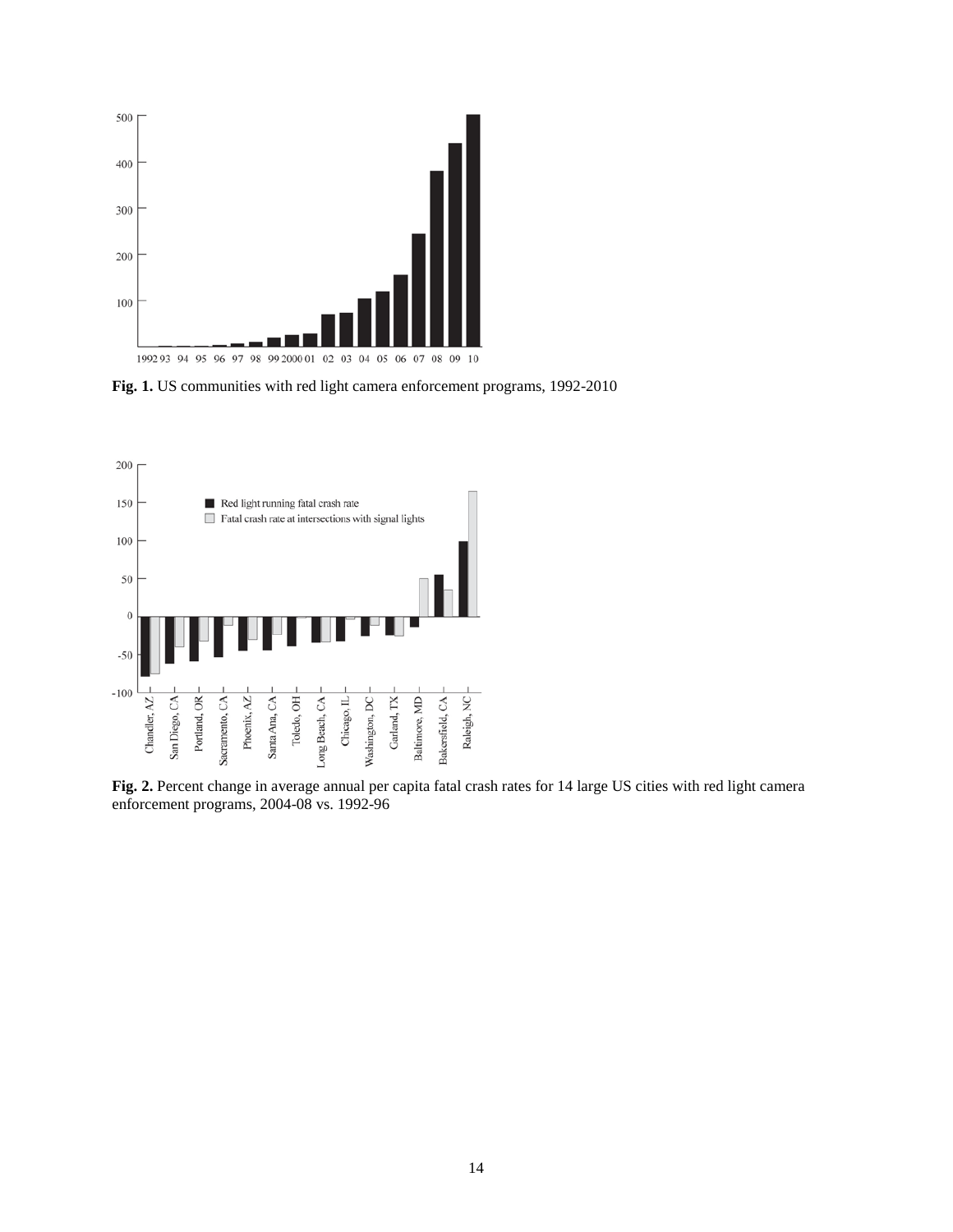

**Fig. 3:** Percent change in average annual per capita fatal crash rates for 48 large US cities without red light camera enforcement programs, 2004-08 vs. 1992-96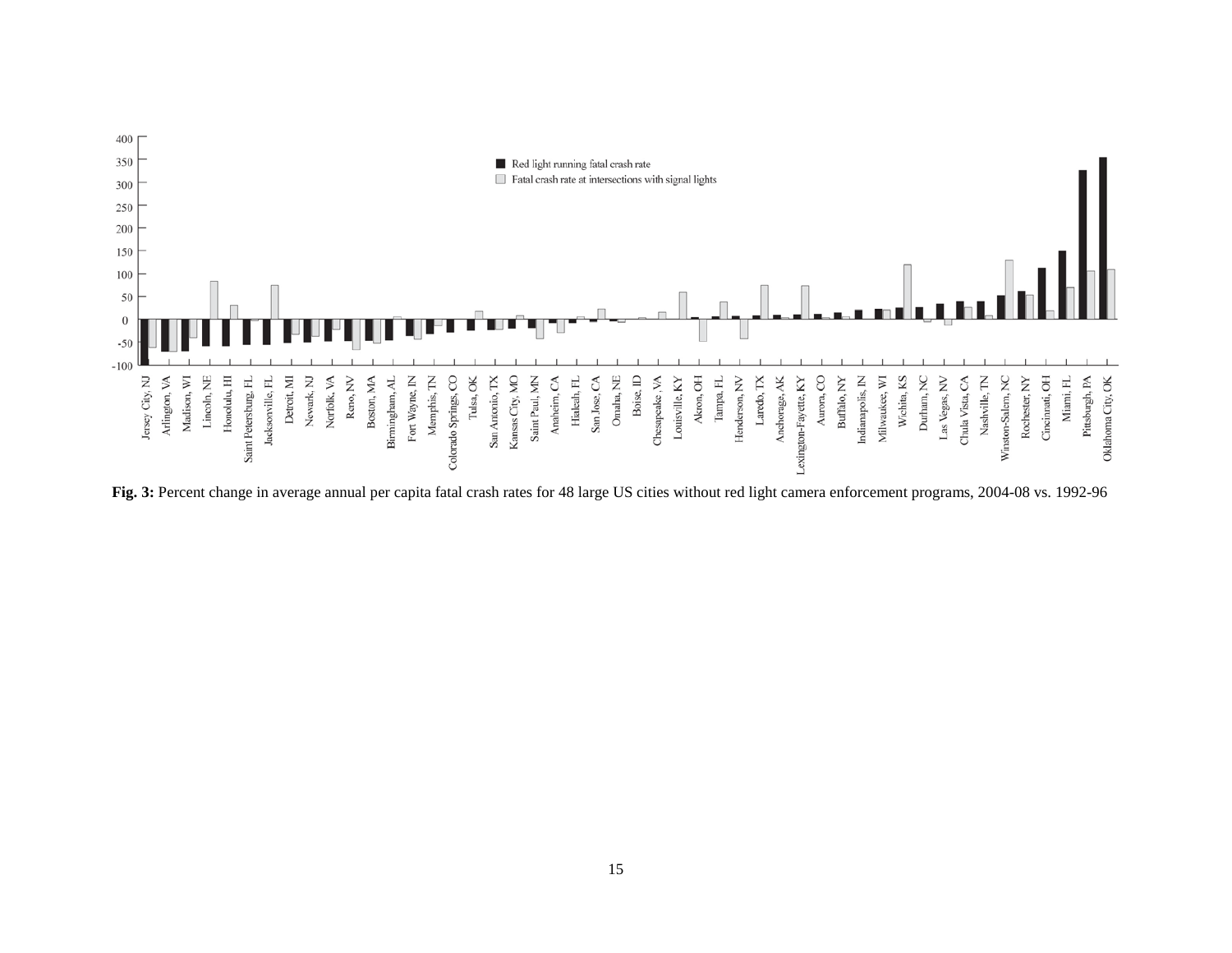#### **Appendix A**

Population, crash counts, per capita crash rates, and changes in per capita crash rates for each study city for fatal red light running crashes and all fatal crashes at signalized intersections, 2004-2008 vs. 1992-1996

|                                          |                |           | Fatal red light running crashes |                  |                       |         | All fatal crashes at signalized intersections |              |                |                       |                 |                  |
|------------------------------------------|----------------|-----------|---------------------------------|------------------|-----------------------|---------|-----------------------------------------------|--------------|----------------|-----------------------|-----------------|------------------|
|                                          | Average annual |           | 5-year total                    |                  | Annual crash rate per |         | Percent                                       | 5-year total |                | Annual crash rate per |                 | Percent          |
|                                          | population     |           | crash counts                    |                  | 100,000 population    |         | change in                                     | crash counts |                | 100,000 population    |                 | change in        |
|                                          | 1992-96        | 2004-08   | 1992-96                         | 2004-08          | 1992-96               | 2004-08 | crash rate                                    | 1992-96      | 2004-08        |                       | 1992-96 2004-08 | crash rate       |
| Cities with red light camera programs    |                |           |                                 |                  |                       |         |                                               |              |                |                       |                 |                  |
| Bakersfield, CA                          | 203,797        | 301,102   | $\tau$                          | 16               | 0.69                  | 1.06    | 55                                            | 14           | 28             | 1.37                  | 1.86            | 35               |
| Baltimore, MD                            | 699,943        | 640,054   | 14                              | 11               | 0.40                  | 0.34    | $-14$                                         | 32           | 44             | 0.91                  | 1.37            | 50               |
| Chandler, AZ                             | 119,198        | 241,729   | $\overline{7}$                  | 3                | 1.17                  | 0.25    | $-79$                                         | 16           | 8              | 2.68                  | 0.66            | $-75$            |
| Chicago, IL                              | 2,799,671      | 2,824,206 | 69                              | 47               | 0.49                  | 0.33    | $-32$                                         | 175          | 170            | 1.25                  | 1.20            | $-4$             |
| Garland, TX                              | 187,241        | 215,403   | $\overline{7}$                  | 6                | 0.75                  | 0.56    | $-25$                                         | 13           | 11             | 1.39                  | 1.02            | $-26$            |
| Long Beach, CA                           | 430,595        | 464,451   | 14                              | 10               | 0.65                  | 0.43    | $-34$                                         | 32           | 23             | 1.49                  | 0.99            | $-33$            |
| Phoenix, AZ                              | 1,098,702      | 1,509,114 | 100                             | 76               | 1.82                  | 1.01    | $-45$                                         | 197          | 190            | 3.59                  | 2.52            | $-30$            |
| Portland, OR                             | 497,777        | 541,682   | 18                              | $\,8\,$          | 0.72                  | 0.30    | $-59$                                         | 42           | 31             | 1.69                  | 1.14            | $-32$            |
| Raleigh, NC                              | 241,617        | 364,026   | 3                               | 9                | 0.25                  | 0.49    | 99                                            | 6            | 24             | 0.50                  | 1.32            | 165              |
| Sacramento, CA                           | 400,480        | 452,320   | 15                              | 8                | 0.75                  | 0.35    | $-53$                                         | 24           | 24             | 1.20                  | 1.06            | $-11$            |
| San Diego, CA                            | 1,161,107      | 1,291,335 | 26                              | 11               | 0.45                  | 0.17    | $-62$                                         | 76           | 51             | 1.31                  | 0.79            | $-40$            |
| Santa Ana, CA                            | 298,297        | 336,783   | 11                              | $\overline{7}$   | 0.74                  | 0.42    | $-44$                                         | 21           | 18             | 1.41                  | 1.07            | $-24$            |
| Toledo, OH                               | 322,241        | 316,835   | 10                              | 6                | 0.62                  | 0.38    | $-39$                                         | 25           | 24             | 1.55                  | 1.51            | $-2$             |
| Washington, DC                           | 563,014        | 584,461   | 22                              | 17               | 0.78                  | 0.58    | $-26$                                         | 66           | 61             | 2.34                  | 2.09            | $-11$            |
| Cities without red light camera programs |                |           |                                 |                  |                       |         |                                               |              |                |                       |                 |                  |
| Akron, OH                                | 218,976        | 209,668   | $\overline{c}$                  | $\mathbf{2}$     | 0.18                  | 0.19    | 4                                             | 8            | 4              | 0.73                  | 0.38            | $-48$            |
| Anaheim, CA                              | 282,074        | 330,345   | 12                              | 13               | 0.85                  | 0.79    | $-7$                                          | 24           | 20             | 1.70                  | 1.21            | $-29$            |
| Anchorage, AK                            | 249,365        | 278,125   | 9                               | 11               | 0.72                  | 0.79    | 10                                            | 20           | 23             | 1.60                  | 1.65            | $\mathfrak{Z}$   |
| Arlington, VA                            | 173,359        | 202,500   | 3                               | $\mathbf{1}$     | 0.35                  | 0.10    | $-71$                                         | 9            | 3              | 1.04                  | 0.30            | $-71$            |
| Aurora, CO                               | 242,283        | 303,791   | 5                               | $\tau$           | 0.41                  | 0.46    | 12                                            | 17           | 22             | 1.40                  | 1.45            | 3                |
| Birmingham, AL                           | 256,388        | 231,578   | 14                              | $\boldsymbol{7}$ | 1.09                  | 0.60    | $-45$                                         | 25           | 24             | 1.95                  | 2.07            | $\epsilon$       |
| Boise, ID                                | 154,806        | 201,372   | $\boldsymbol{0}$                | 1                | 0.00                  | 0.10    | N/A                                           | 3            | $\overline{4}$ | 0.39                  | 0.40            | 3                |
| Boston, MA                               | 553,977        | 617,749   | 5                               | 3                | 0.18                  | 0.10    | $-46$                                         | 21           | 11             | 0.76                  | 0.36            | $-53$            |
| Buffalo, NY                              | 316,662        | 275,641   | 4                               | $\overline{4}$   | 0.25                  | 0.29    | 15                                            | 26           | 24             | 1.64                  | 1.74            | 6                |
| Chesapeake, VA                           | 179,792        | 217,583   | $\mathbf{0}$                    | $\overline{c}$   | 0.00                  | 0.18    | N/A                                           | 5            | 7              | 0.56                  | 0.64            | 16               |
| Chula Vista, CA                          | 146,629        | 211,660   | $\overline{2}$                  | $\overline{4}$   | 0.27                  | 0.38    | 39                                            | 6            | 11             | 0.82                  | 1.04            | 27               |
| Cincinnati, OH                           | 352,050        | 332,341   | 2                               | $\overline{4}$   | 0.11                  | 0.24    | 112                                           | 8            | 9              | 0.45                  | 0.54            | 19               |
| Colorado Springs, CO                     | 315,112        | 395,544   | 11                              | 10               | 0.70                  | 0.51    | $-28$                                         | 27           | 34             | 1.71                  | 1.72            | $\boldsymbol{0}$ |
| Detroit, MI                              | 1,007,094      | 918,776   | 46                              | 20               | 0.91                  | 0.44    | $-52$                                         | 111          | 68             | 2.20                  | 1.48            | $-33$            |
| Durham, NC                               | 160,985        | 211,713   | 3                               | $\mathfrak{S}$   | 0.37                  | 0.47    | 27                                            | 8            | 10             | 0.99                  | 0.94            | $-5$             |
| Fort Wayne, IN                           | 200,085        | 251,663   | 5                               | $\overline{4}$   | 0.50                  | 0.32    | $-36$                                         | 14           | 10             | 1.40                  | 0.79            | $-43$            |